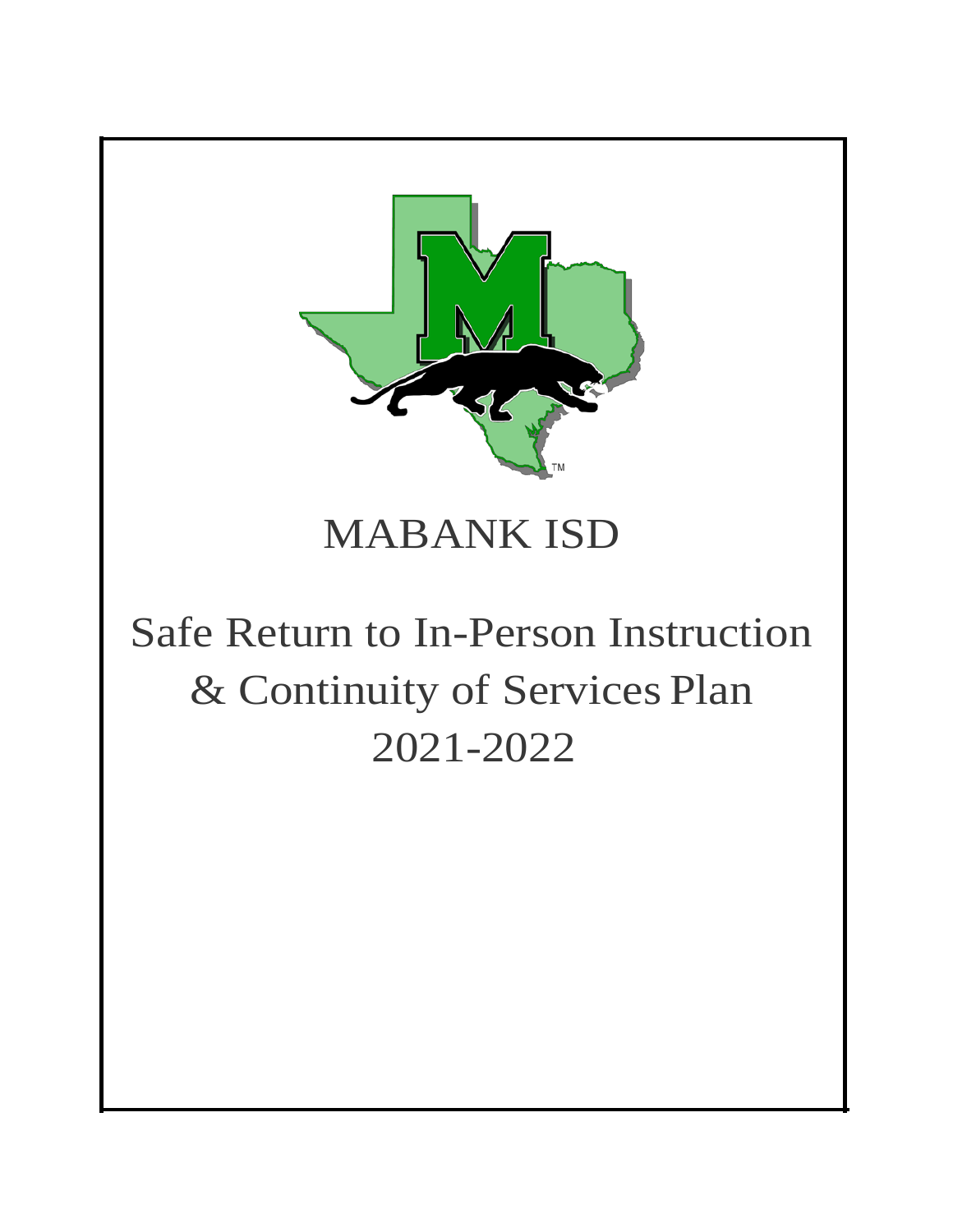# **School Year Guidance 2021-2022**

#### PLEASE NOTE: The details in this document are subject to change as directives are provided by governing authorities and/or health officials or as environmental conditions change.

### Rationale and Purpose

During the 2020-2021 school year, Mabank Independent School District implemented both Face-to-Face and Virtual Instructional models in response to the COVID pandemic. Given the success of in-person instruction during the 2020-2021 school year Mabank Independent School District will open the 2021-2022 school year with in-person instruction as the sole option for all students.

The purpose of this document is to outline operational protocols and procedures that will allow for the continued safety of students and staff during the 2021-2022 school year while mitigating the spread of COVID-19. This plan is a requirement of accepting and utilizing ESSER III funding provided by the federal government through the US Department of Elementary and Secondary Education. This plan serves as a reminder of our mitigation policies that may be implemented if cases and/or quarantine numbers rise during the school year.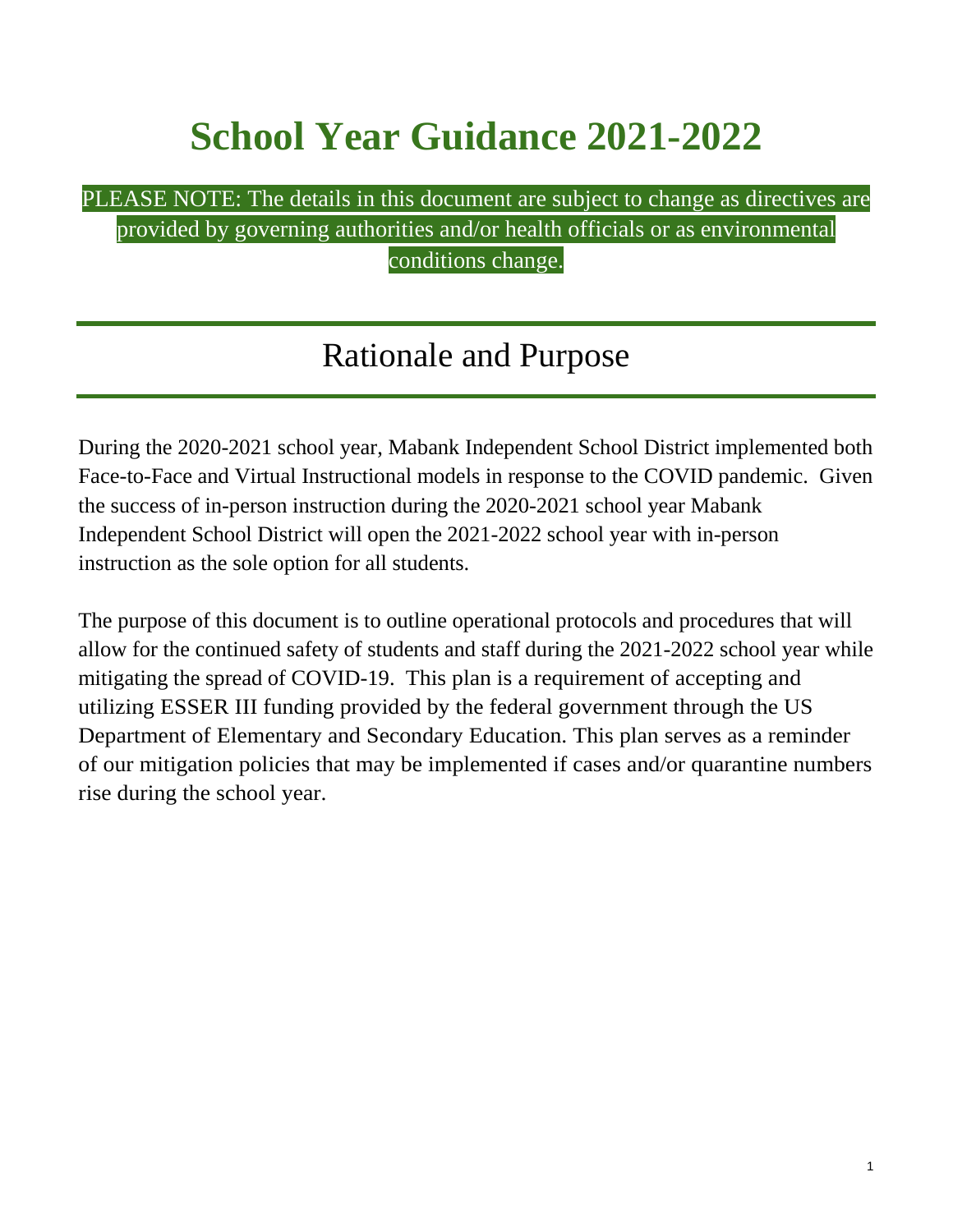## Student & Staff Safety Protocols

## The following is organized to meet the four governing areas released from TEA in response to COVID-19

### **Provide Notice: Parental and Public Communications**

- Broad general notices, such as this one, including any updates and/or amendments will be made available through our District website [www.mabankisd.net](http://www.mabankisd.net/)**.**
- Specific case information will be communicated personally to the family involved as well as the local health department and Texas Department of State Health Services.
- General case information will be communicated via skyward family access as well as email to the campus audience involved.

#### **Prevent: Practices to prevent the virus from entering the school**

- Staff will be required to self-screen for COVID-19 symptoms prior to reporting to work each day.
- Parents/guardians are expected to screen their students for COVID-19 symptoms each day prior to sending their student to school.
- Teachers will monitor students and refer to the nurse if symptoms are present.

#### **Respond: Practices to respond to a test confirmed case in schools**

- When an individual student or staff member is believed to have COVID-19, the individual will immediately be isolated and the school nurse will determine if and when the individual needs to be sent home.
- Students and staff who have tested positive for COVID-19 will be required to stay home and must not return to school until symptoms have improved, they are fever free for 24 hours without fever suppressing medications and 10 days have passed from the onset of symptoms. If the individual is A-symptomatic, the 10 day exclusion period will begin the day they received COVID positive test results.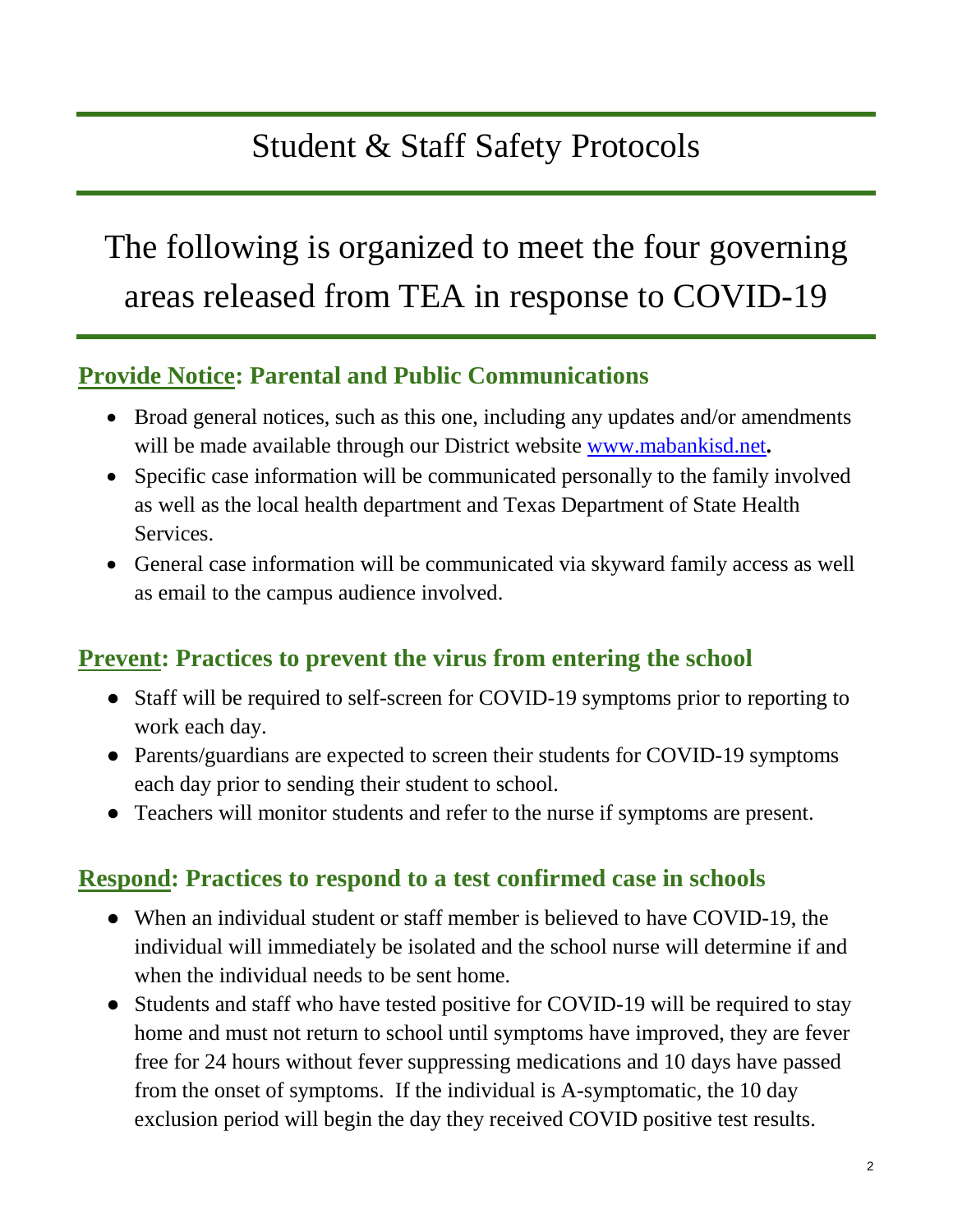- Students or staff who are determined to have come into close contact with a COVID-19 positive individual may be asked to self-quarantine. Close contact is defined as living in the same household, caring for a sick person with the virus, being within 6 feet of a COVID-19 positive case for a cumulative total of 15 minutes or more over a 24-hour period without the use of a face covering, or being in direct contact with secretions from the sick person.
- Any area confirmed to have a COVID-19 positive case will be thoroughly sanitized prior to continued use.
- Any absences associated with COVID will require a lab confirmed positive test result to be excused as such.

### **Mitigate: Practices to reduce potential spread in schools**

- Traditional cleaning protocols will be enhanced to increase cleaning frequency in high traffic areas as well as include a sanitation response to a confirmed COVID-19 case.
- Staff will have access to disinfectant to sanitize working surfaces and shared objects after each use and during breaks in instruction.
- Alcohol-based hand sanitizer will be available at the entries to the campus, in classrooms, in the cafeteria and in common areas throughout the campus.
- Staff and students will be expected to regularly wash or sanitize their hands specifically upon return from outdoors, before eating, following restroom breaks.
- Although not required given Governor's order GA-36, masks are acceptable for those that wish. Partitions may be in place in certain locations to offer increased barriers to COVID-19 transmission.
- Social distancing practices will be employed to the fullest extent possible to include video conferencing, classroom/seating arrangements, entry/exit and hallway practices, staggered use of common areas in addition to the use of outdoor space where applicable.
- Measures will take place to reduce the sharing of any instructional supplies. Any communal supplies will be sanitized between use.
- Recommended procedures will be applied to all settings, including special education service locations when possible and appropriate. Students' individual needs will be addressed on a case-by-case basis.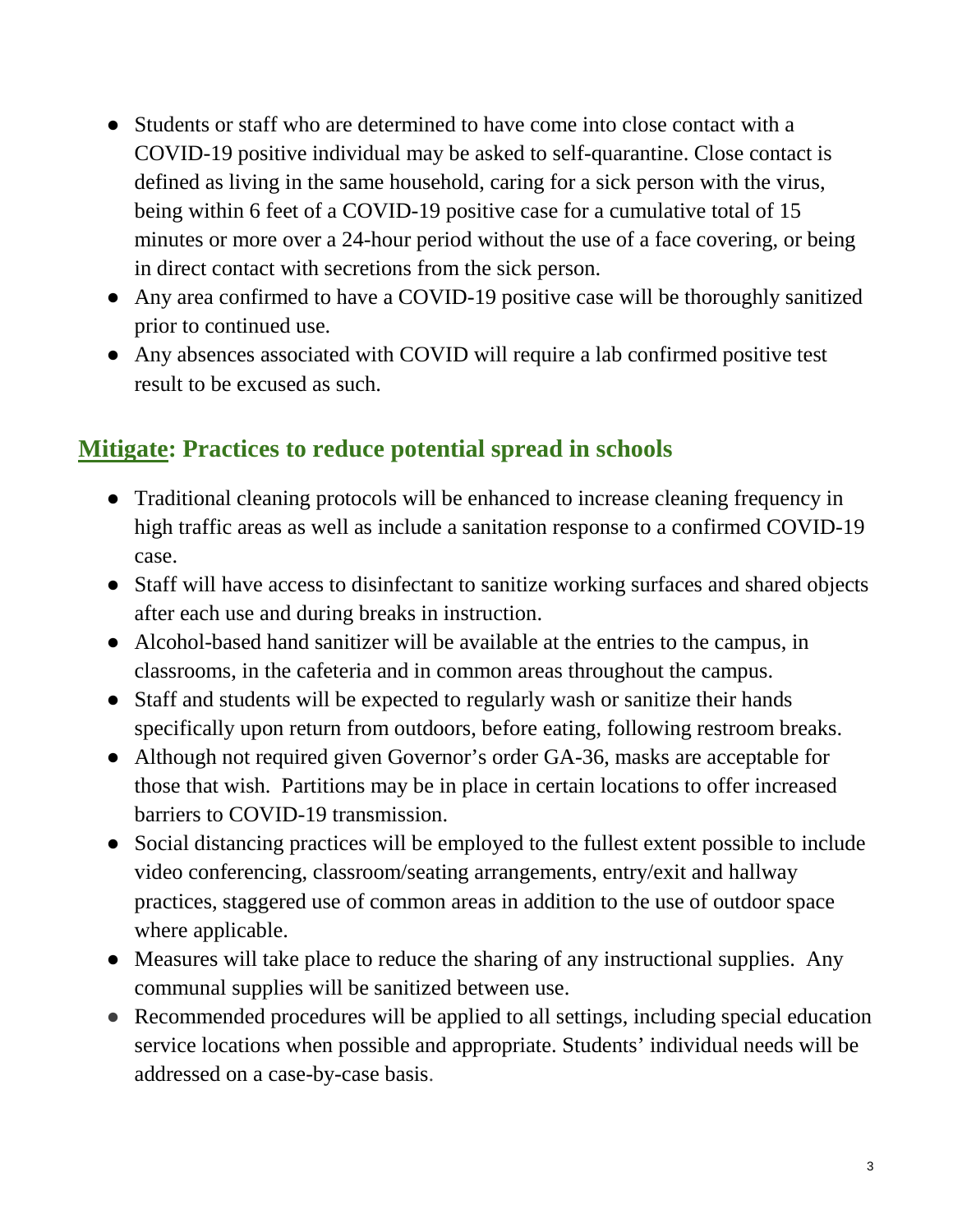## Continuity of Services

MISD will ensure continuity of services for students by offering a traditional return to full in-person instruction beginning August 18, 2021. Despite the challenges presented by COVID-19, MISD will continue to provide an excellent education to our students. MISD will maintain the academic and non-academic services required to successfully educate our students and ensure educational decisions support all student populations with an emphasis on student progress, student comprehension of the Texas Essential Knowledge and Skills (TEKS), and the continuation of learning.

#### Mabank ISD Key Priorities:

- 1. MISD will partner with parents to support students' academic and emotional wellness.
- 2. MISD will provide all students and families with quality educational materials aligned to the TEKS and supports necessary to access those materials.
- 3. MISD will empower educators to design learning experiences to meet the individual learning needs of each student.
- 4. MISD will provide support and encouragement to all staff and students to ensure success.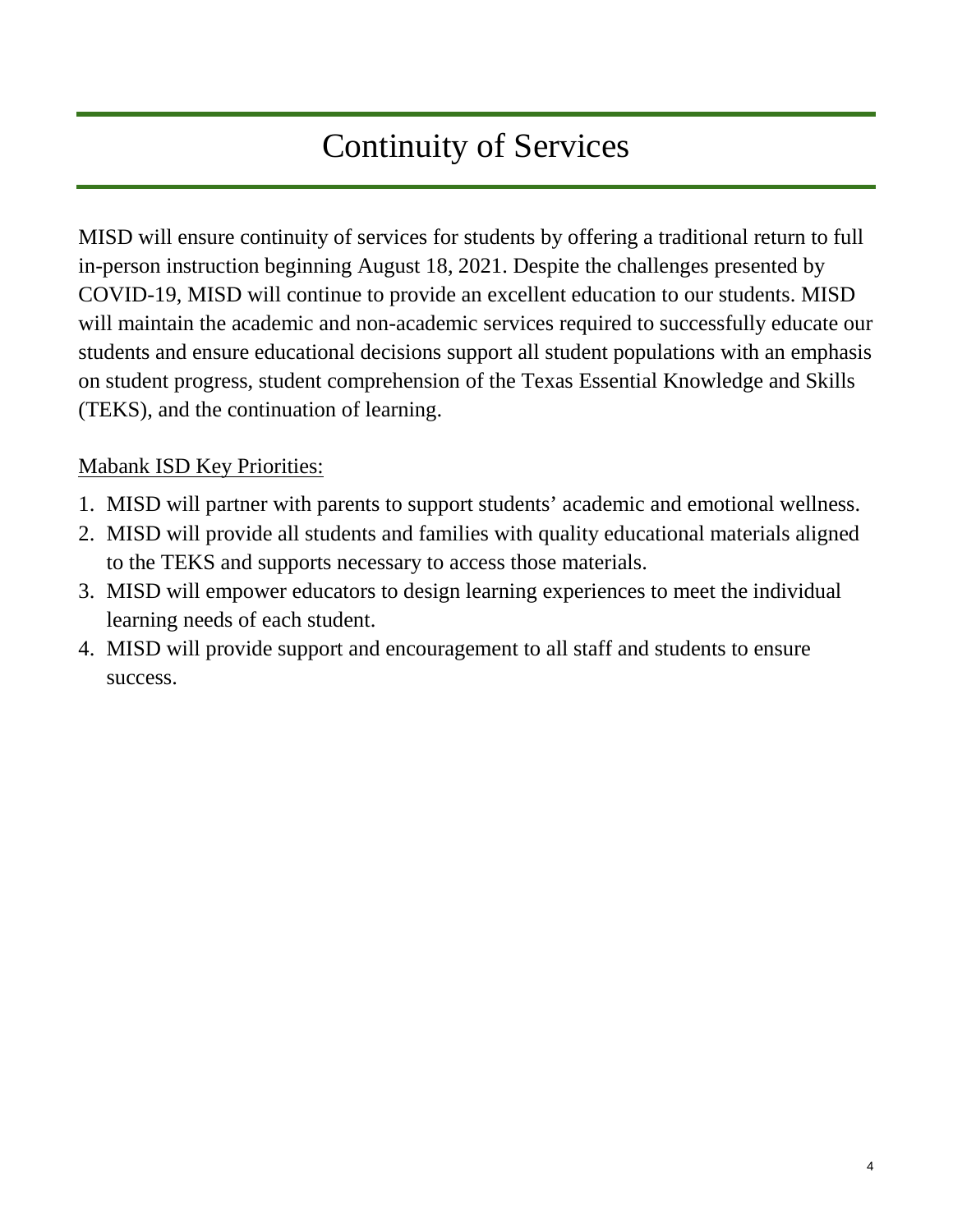## Addressing Academic Learning Loss

In MISD, the system for tracking academic progress to inform instruction and provide regular feedback to students on their progress remains unchanged. Clear expectations exist for formative and summative assessments in the classroom as well as providing feedback to students. Diagnostic assessments will be utilized at all grade levels to identify strengths as well as students in need of interventions or accelerated learning so that evidence based instruction can be purposefully designed for the students. During the 2021-22 school year, available resources will be utilized and additional supports will be available to all students through various instructional delivery models.

Administrators and teachers engage in data meetings at all campuses as a process for consistent and constant monitoring of student progress. To assist in addressing specific learning loss, Math and Reading Specialists are available to support students in need of remediation and accelerated learning. These supports include additional learning times (intervention class, ESY, tutoring, compensatory services, etc).

The district will continue to provide targeted summer instruction to close learning gaps due to COVID disruptions from the 2020-21 school year. During summer instruction, teachers will provide whole group, small group, 1:1 using high quality instructional materials, direct instruction, interventions, etc.

## Social and Emotional Support

MISD counselors are available to support students academically, socially and emotionally. Counselors are prepared and ready to provide mental health support and resources for families who may be struggling. Resources are available through the Counselor's page on the District website at<https://www.mabankisd.net/page/counseling>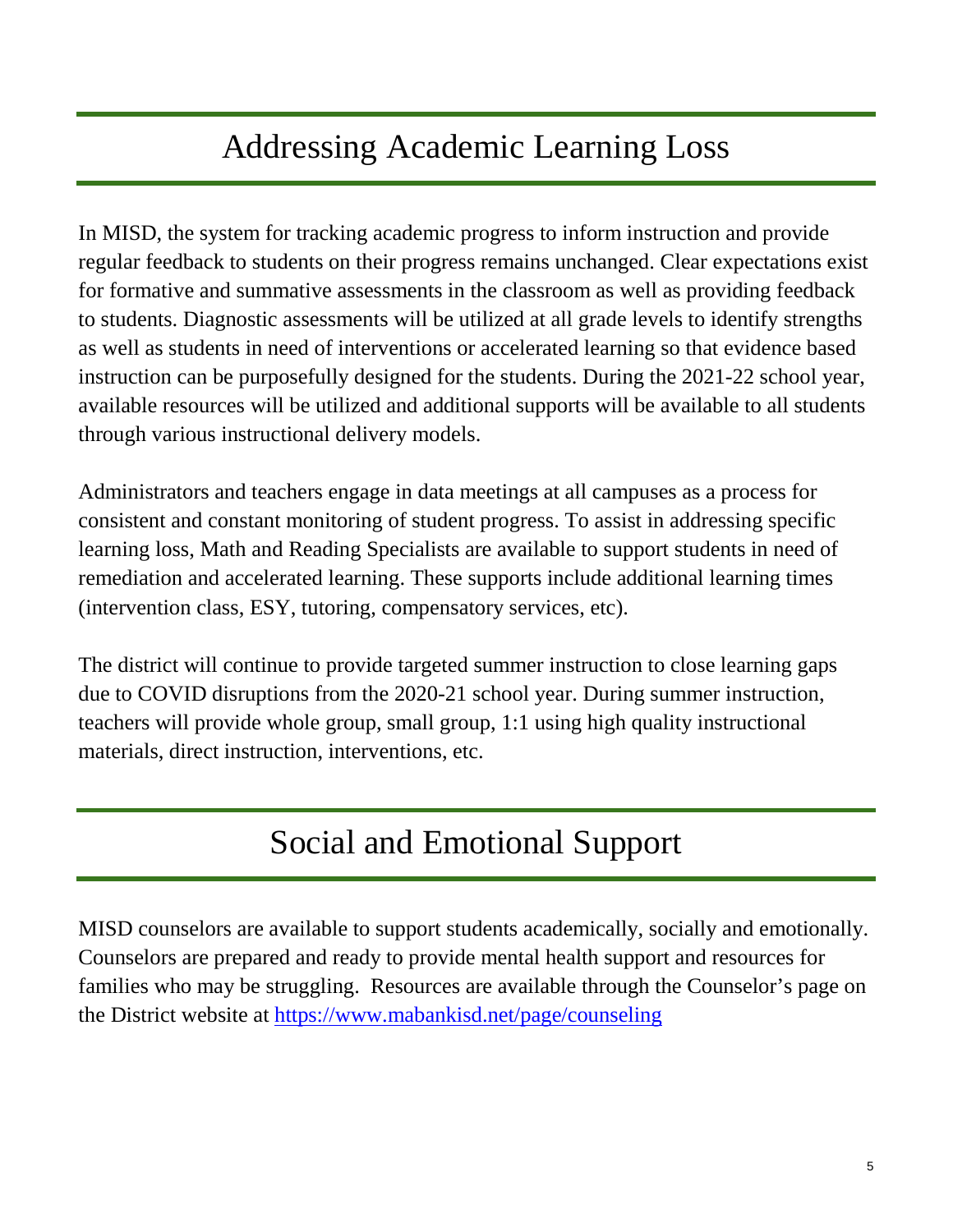### Periodic Review and Revision of the Plan

During the period in which ESSER III funds are available, MISD will review and revise the plan at least every six months. These revisions will take into account parent and community feedback, as well as updated guidance from the Texas Education Agency.

### ESSER III Proposed Funding Allocations

- **A. Payroll \*** Allowable Costs in the amount of \$2,325,000 over the next 3 academic years (31% of total award) will be used for the continuity of teaching and instructional support positions and added positions needed for counseling, teacher support, and attendance/truancy.
- **B. Professional and Contracted Services \*** Allowable costs in the amount of \$291,701 over the next 3 academic school years (4% of total award) will be used to provide allowable professional support and training for administrators, teachers, and parents by applying funds to address the academic impact of lost instructional time through the implementation of evidence-based interventions. This category includes services for addressing academic, social, emotional, and mental health needs of all students.
- **C. Supplies and Materials (Including Technology) \*** Allowable costs in the amount of \$1,000,000 over the next 3 academic school years (13% of total award) will be used to provide allowable technology supplies and researched based instructional materials for teachers and students by applying funds to address the academic impact of lost instructional time through the implementation of evidence-based interventions.
- **D. Other Operating Costs (Facilities/Indirect Cost)** Allowable costs in the amount of \$ 3,975,975 over the next 3 school years (52% of total award) will be used to cover the cost of facility improvements, ventilation system upgrades, and indirect costs not associated with the grant.

**\* required 20% set-aside funds for learning loss totaling a minimum of \$1,500,000 Total ESSER III Funds Allocated to Mabank ISD = \$ 7,592,676**